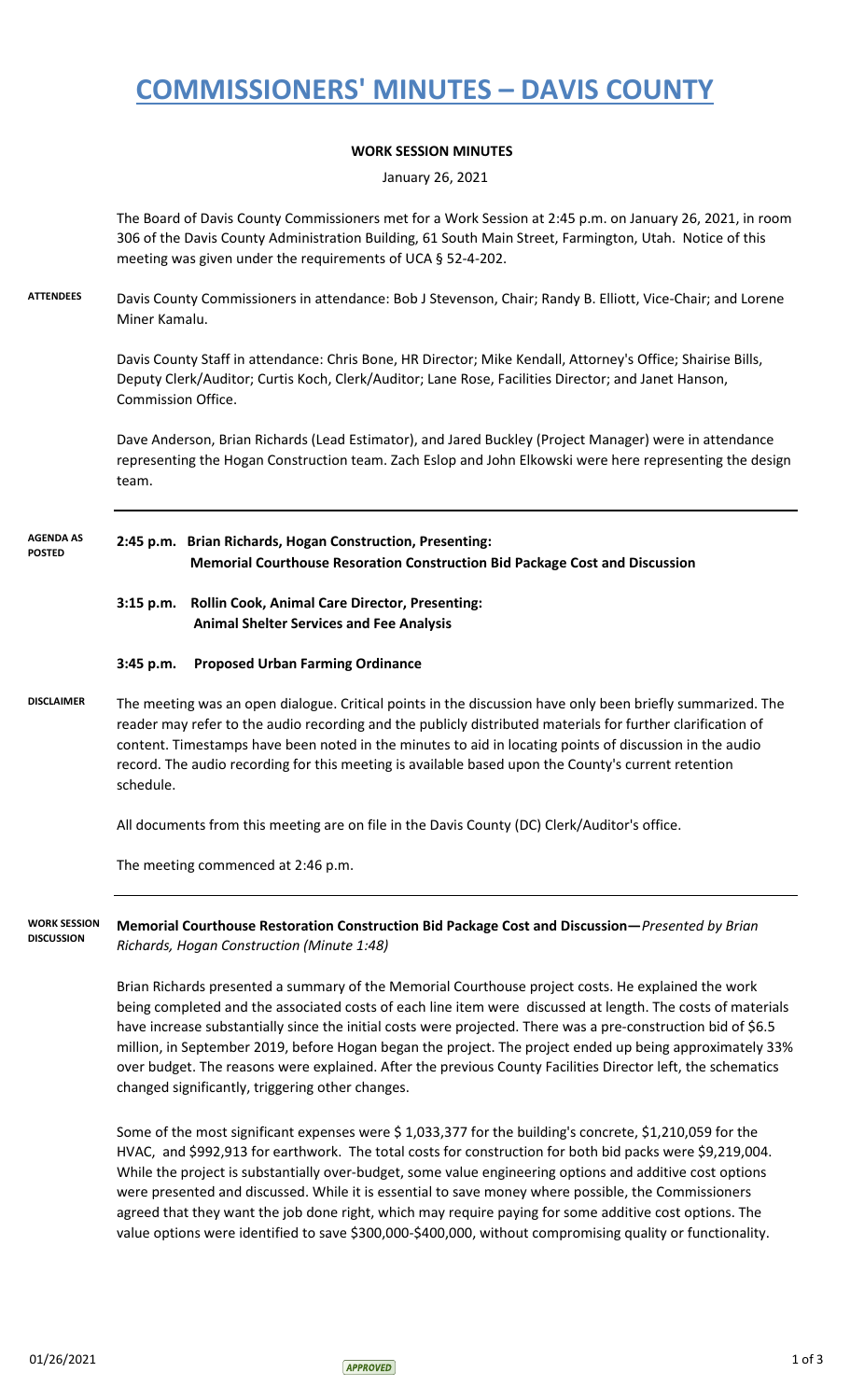## **COMMISSIONERS' MINUTES – DAVIS COUNTY**

Curtis Koch, the Clerk/Auditor reminded the Commissioners that these costs do not include furniture, fixtures, and equipment (FF&E), and city impact fees. It is too late to stop construction, but the County will review its five-year capital plan and delay projects as needed to accommodate the costs for this project. All parties agreed that communicating changes in construction costs is imperative and expected as the work progresses.

**NEXT STEPS** Mike Kendall, County Civil Attorney, suggested the next step should be for Hogan Construction to submit a proposed maximum guaranteed price on this project. The County needs to decide whether to shell the basement space or not within eight weeks.

> **Animal Shelter Services and Fee Analysis—***Presented by Rollin Cook, Animal Care Director; Ashleigh Young, Animal Care Operations Manager; and Sydney Larrabee, Animal Care Shelter Manager (Minute 51:39)*

Ashleigh Young and Sydney Larrabee presented the changes in service fees for Animal Care. Thoughtful consideration was given to the proposed changes. They included increases in some areas and decreases in others. Cost of care was a consideration in the proposed fee changes. Adoption fees across all species would increase and would increase revenues by \$30,000. Surrender fees would change to a flat \$45 applicable to all animals. The euthanasia fees will no longer include a separate disposal fee. Vaccination fees are reduced to reward responsible pet owners and increase herd health in the county. Some prices were found to be outdated and unnecessary and are proposed to be removed. They will have to wait to see what the financial impact will be on the department's budget.

#### **Proposed Urban Farming Ordinance** *(1:12:27)*

The County is considering adopting an urban farming ordinance related to parcels of land that are at least one contiguous acre but less than five in size and are actively devoted to urban farming. This allows the owner to get some tax breaks that they could not get under the Greenbelt program.

"Urban Farming" means cultivating food or other marketable crop with the reasonable expectation of profit from the sale of said crop and from irrigated land located in a county that has adopted an ordinance governing urban farming in the county. It does not include cultivating food derived from an animal or grazing.

This proposal was presented at the Council of Governments (COG) to get feedback from the city mayors. They were responsive to it and planned to preserve some of those areas in their master plans.

Commissioner Elliott was in support of the ordinance and said it would also help provide food security to the community in times of need. Commissioner Stevenson also supported it. Commissioner Kamalu said she would like more data since it would represent a tax shift and wants to know how many properties would qualify and its effect on revenue. The Assessor said it would take quite a bit of time to assess all of those properties and ensure compliance but did not think it would have a considerable impact on the tax shift.

**NEXY STEPS** Commissioner Stevenson would like this to be put on a Commission Agenda for consideration. First, the Attorneys will need to draw up the ordinance.

 The meeting adjourned at 4:18 p.m. **MEETING ADJOURNED**

**MATERIALS PRESENTED** All publicly distributed materials associated with this meeting are noted as the following attachments:

- A1 DC Memorial Courthouse GMP Summary
- A2 Concrete Site Wall Alternates V2
- B1-B10 Animal Care Fee Change Presentation